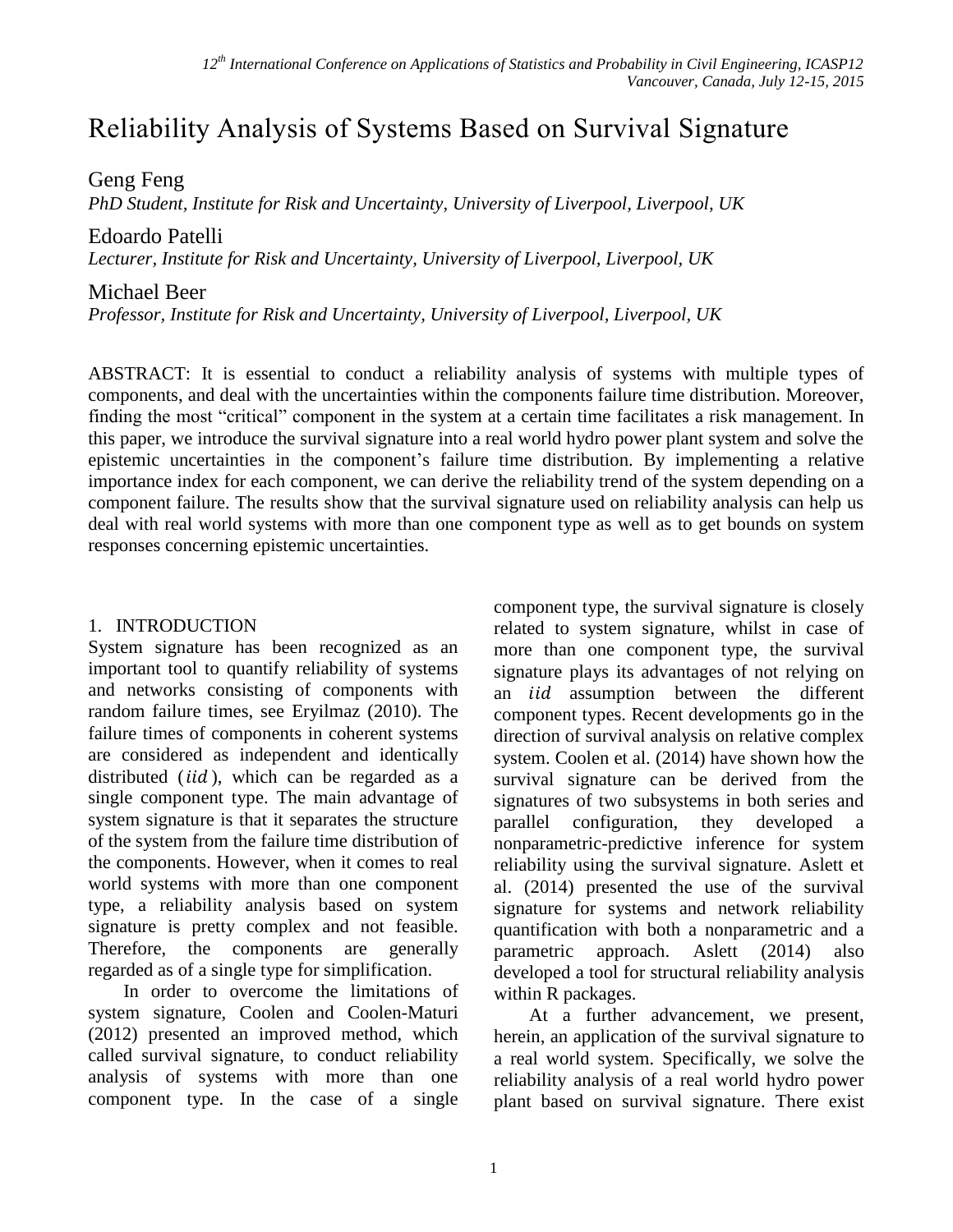epistemic uncertainties in the component failure time distribution due to a lack of data and knowledge. However, we can deal with these uncertainties by using the survival signature and survival function. In order to find out the most "critical" component to the system at a certain time, we propose the relative importance index RII.

The next section provides a brief introduction to the survival signature and survival function. In Section 3 we discuss the epistemic uncertainties in the failure times of components. The relative importance index for the system component is presented in Section 4. An example is provided in Section 5, and Section 6 closes with a discussion and conclusions.

#### 2. SURVIVAL SIGNATURE AND SURVIVAL FUNCTION

Consider a system with  $K \ge 2$  types of m components, with  $m_k$  components of type  $k \in \{1, 2, ..., K\}$  and  $\sum_{k=1}^{K} m_k = m$ , and assume that the random failure times of the same component type are *iid* or exchangeable. We define the state vector of components  $x = (x_1,$  $x_2, \dots, x_m$ )  $\in$  {0, 1}<sup>*m*</sup> with  $x_i = 1$  if the *i* th component is in working sate and  $x_i = 0$  if not. We assume that  $\phi = \phi(x) : \{0,1\}^m \to \{0,1\}$ ; this defines the system status based on the state vectors  $x \cdot \emptyset$  is 1 if the system provides the expected function and 0 if it does not. We refer to the function  $\phi(x)$  as the structure function of the system.

# *2.1. System with single type components*

For single type of components, Coolen et al. (2014) defined the survival signature  $\varphi(l)$ , for  $l = 1, 2, ..., m$ , as the probability that the system is in a working state given that  $l$  of its components are working. Since  $\phi(l)$  is an increasing function of the number of working components,  $l$ , it is natural to assume that  $\emptyset(0) = 0$  and  $\emptyset(m) = 1$ . Further,  $x =$  $(x_1, x_2, ..., x_m) \in \{0, 1\}^m$  with  $x_i = 1$  if the *i*th component functions and  $x_i = 0$  if not. There are  $\binom{m}{l}$  $\binom{n}{l}$  state vectors <u>x</u> with precisely *l* components

 $x_i = 1$ , with  $\sum_{i=1}^{m} x_i = l$ , and we express the set of these state vectors as  $S_l$ . Due to the *iid* assumption for the failure time of the  $$ likely to occur. The survival signature of the system can then be denoted by:

$$
\emptyset(l) = \binom{m}{l}^{-1} \sum_{\underline{x} \in S_l} \emptyset(\underline{x}) \tag{1}
$$

Suppose it is possible to characterize the component's failure time by means of a distribution and let  $F(t)$  be its CDF. Let  $C_t \in \{0,1,\dots,m\}$  denote the number of components in the system that are in working status at time t. Then, the probability of  $C_t = l$ at time  $t$  is:

$$
P(C_t = l) = \binom{m}{l} [F(t)]^{m-l} [1 - F(t)]^l \quad (2)
$$

Hence, the survival function of the system is:

$$
P(T_s > t) = \sum_{l}^{m} \phi(l) P(C_t = l)
$$
 (3)

# *2.2. System with multiply types components*

The survival signature can be generalized with  $K \geq 2$  types of components by  $\phi(l_1, l_2, ..., l_k)$ , with  $l_k = 0, 1, ..., m_k$  for  $k = 1, 2, ..., K$ . Let  $S_{l_1,l_2,\dots,l_K}$  denote the set of all state vectors for the whole system for which  $\sum_{i=1}^{m_k} x_i^k = l_k$ ,  $k =$  $1, 2, \ldots, K$ . Assume that the random failure times of components of the different types are fully independent, while are exchangeable within the same component types, hence:

$$
\emptyset(l_1, \dots, l_k) = \left[\prod_{k=1}^K {m_k \choose l_k}^{-1}\right] \times \sum_{\underline{x} \in S_{l_1, \dots, l_k}} \emptyset(\underline{x})
$$
\n(4)

Let  $C_k(t) \in \{0,1,\ldots,m_k\}$  denote the number of components of type  $k$  in the system which function at time  $t$ , and assume that the components of the same type have the known CDF  $F_k(t)$  for type k, then:

$$
P(\bigcap_{k=1}^{K} \{C_k(t) = l_k\}) = \prod_{k=1}^{K} P(C_k(t) = l_k) = \prod_{k=1}^{K} {m_k \choose l_k} [F_k(t)]^{m_k - l_k} [1 - F_k(t)]^{l_k}
$$
(5)

Hence, the survival function of the system with  $K$  types of components is: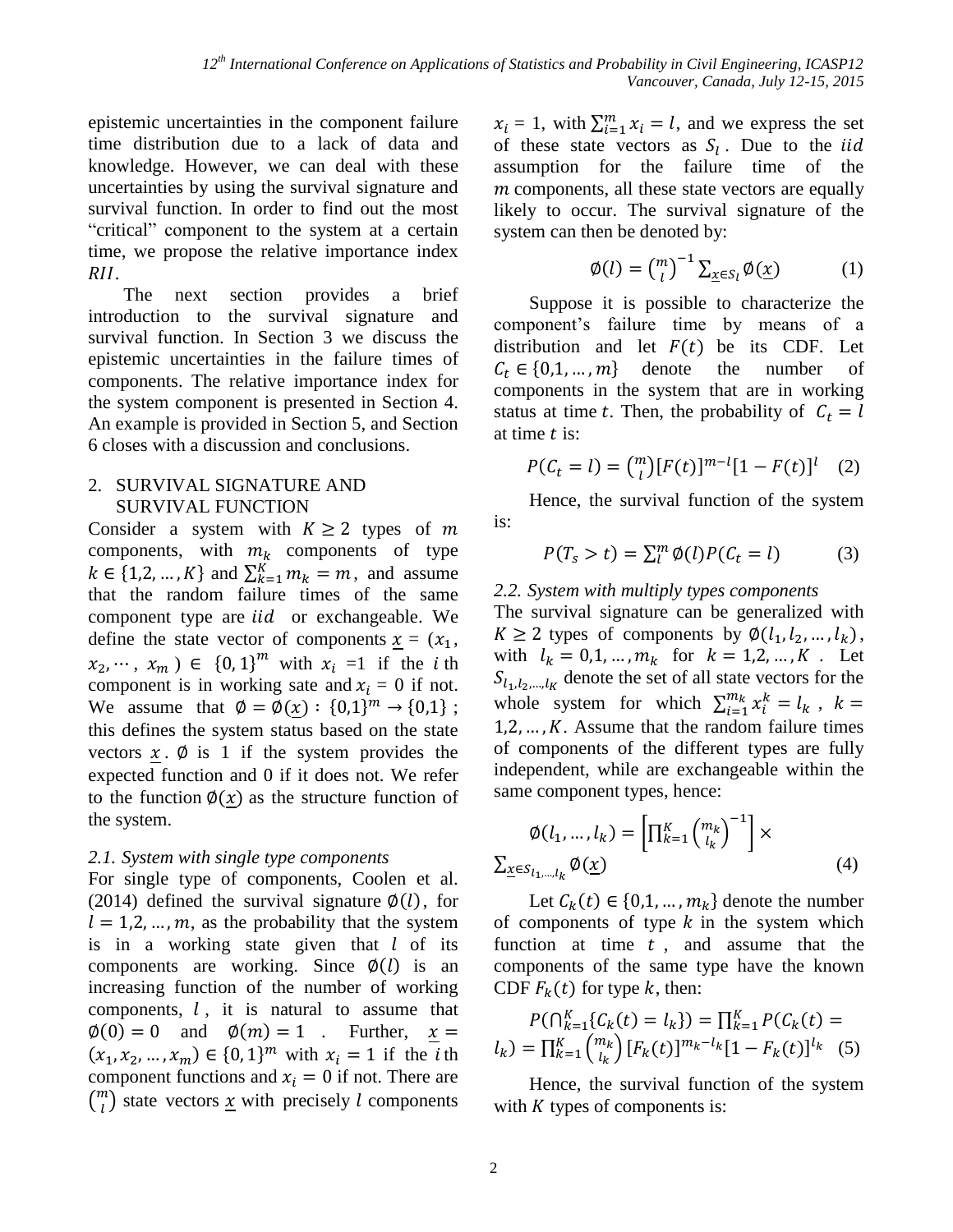$$
P(T_s > t) =
$$
  
\n
$$
\sum_{l_1=0}^{m_1} \dots \sum_{l_k=0}^{m_k} \emptyset(l_1, \dots, l_k) P(\bigcap_{k=1}^K \{C_k(t) = l_k\})
$$
  
\n(6)

From Eq. (3) and Eq. (6) for the survival function with single type and multiple types of components, it becomes obvious that the systems structure is separated from the component reliability information.

In this paper, we have a strong iid assumption of failure times within same components types, which allows state vectors are equally likely to occur and  $P(C_k(t) = l_k)$  to be calculated by  $F_k(t)$ . Moreover, we assume that the failure times of different components types are independent, as shown at the left hand side of Eq. (5).

# 3. EPISTEMIC UNCERTAINTY IN THE FAILURE TIMES OF COMPONENTS

In order to describe the distribution of the failure time of the components in a system, we need a sufficient amount of data. However, in many cases, data are quite limited and we can only determine a value range (e.g. as confidence interval) for the parameters of the component failure time distribution. This problem can be readily addressed with imprecise probabilities, see Beer et al. (2013). This technology has been merged with advanced Monte Carlo simulation and further stochastic techniques and implemented into OpenCossan, see Patelli et al. (2012 and 2014).

Using the framework of imprecise probabilities in form of a p-box (see Ferson (2004)), we denote the lower and upper CDF for the failure times of components of type  $k$  are  $F_k(t)$  and  $\overline{F}_k(t)$ , respectively. Because of the *iid*  $\frac{1}{2}$  assumption between components of the same type  $k$ , then for a monotonic system with  $l_k \in \{0, 1, ..., m_k\}$ , the lower probability for  $C_k(t) = l_k$  is  $\underline{P}(\bigcap_{k=1}^K \{C_k(t) = l_k\})$ , and the corresponding upper probability is  $\overline{P}(\bigcap_{k=1}^{K} \{C_k(t) = l_k\}).$ 

Consequently, the lower survival function of the system at time  $t$  is

$$
\underline{P}(T_s > t) = \sum_{l_1=0}^{m_1} \dots \sum_{l_k=0}^{m_k} \emptyset(l_1, \dots, l_k) \underline{P}(\bigcap_{k=1}^K \{C_k(t) = l_k\})
$$
  
(7)

and the corresponding upper survival function is

$$
\overline{P}(T_s > t) = \sum_{l_1=0}^{m_1} \dots \sum_{l_k=0}^{m_k} \emptyset(l_1, \dots, l_k) \overline{P}(\bigcap_{k=1}^K \{C_k(t) = l_k\})
$$
\n(8)

That is, we obtain the bounds of the survival function of a system with epistemic uncertainty on the failure times of components by using Eq. (7) to Eq. (8).

#### 4. RELATIVE IMPORTANCE INDEX

Sensitivity analysis aims at identifying how the output of a model changes due to variations of the input. Sensitivity analysis allows one to study the relationship between components and the system, and to identify the most signification components affecting the reliability of the whole system. For local sensitivity analysis (LSA), Tarantola et al. (2012) extended the concepts to a regional sensitivity analysis (RSA) with consideration of how the input variables influence the variance of the model output. To capture sensitivities that defy a differential approach, Saltelli et al. (2000) suggested a global sensitivity analysis (GSA), enlarge the scope for sensitivity analysis in computational modelling practice. Patelli et al. (2010) presented an efficient sampling-based algorithm for the estimation of the upper bounds of the total sensitivity indices. As for epistemic uncertainties, Li et al. (2014) developed a technique called "contribution to failure probability plot" to detect the important aleatory and epistemic uncertain variables, and also measured the contribution of specific regions of these important input variables to the failure probability.

An important objective of a reliability and risk analysis is to identify those components or events that are most important (critical) from a reliability/safety point of view and that should be given priority with respect to improvements. For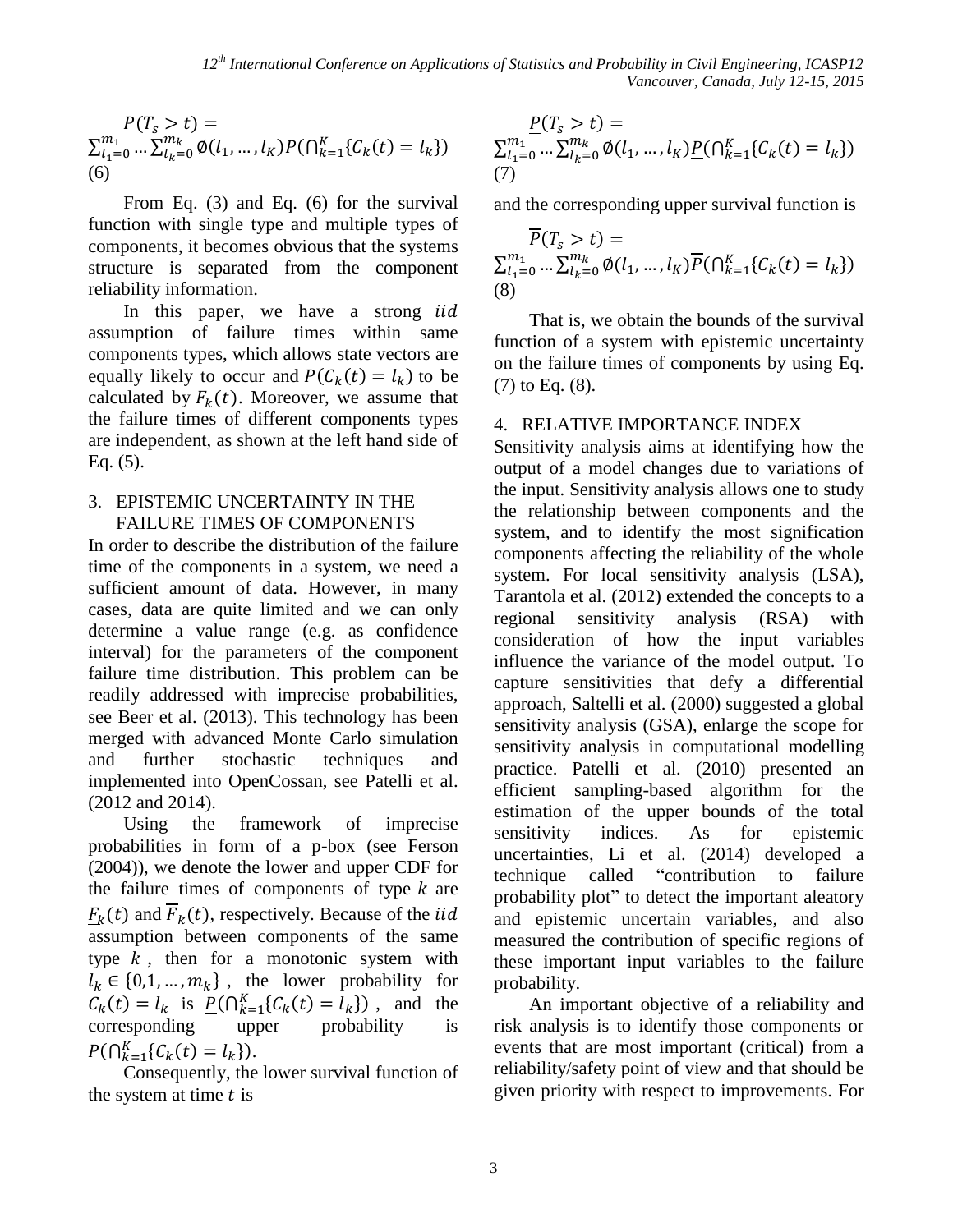this purpose, we propose a relative importance index RII. Survival signature is adopted to quantify the difference between the probability that the system functions if the *i*th component works and the probability that the system functions if the *i*th component fails. The value of the difference can be defined as relative importance index  $RII_i(t)$  of the *i*th component over the time. The measure  $RII_i(t)$  expresses the system reliability improvement potential of component  $i$  along with the time. In other words, it represents the reliability loss component  $i$  fails. This measure can be used for all types of reliability definitions, and it can be used for repairable and non-repairable systems.

The equation of  $RII$  can be expressed as follows:

$$
RII_i(t) = P(T_s > t) - P_i(T_s > t)
$$
 (9)

In the above equation,  $P(T_s > t)$  represents the probability that the system functions if the *i*th component works;  $P_i(T_s > t)$  represents the probability that the system functions if the *i*th component fails.

From the definition of the relative importance index RII, we can see that  $RII_i(t)$  is a function of time, it reveals the trend of the survival functions  $P(T_s > t)$  and  $P_i(T_s > t)$  of the system over the time or the values of  $RII$  of each component at a certain time. At each point in time the largest RII over all components shows the most "critical" component in the system. This helps to allocate resources for inspection, maintenance and repair in an optimal manner and depending on time over the lifetime of a system.

As a further observation, components that are in parallel in a system with the same  $RII$ , irrespective of their failure time distribution.

#### 5. EXAMPLE OF HYDRO POWER PLANT

We consider a real-world system, a hydro power plant, as an example. The system is schematically shown in Figure 1. It can be modelled as a complex system comprising the following main twelve components: (1) control

gate  $(CG)$ ; (2) two butterfly valves  $(BV1, BV2)$ ; (3) two turbines  $(T1, T2)$ ; (4) two generators  $(61, 62)$ ; (5) three circuit breakers  $(CB1, CB2, CB3)$ ; and  $(6)$  two transformers  $(TX1, TX2)$ .



*Figure 1: Schematic diagram of a hydro power plant*

Suppose the same component type have the same failure time distribution. Failure type and distribution parameters for each component are listed in Table 1.

*Table 1: Failure type and distribution parameters of components in a hydro power plant*

| components in a nyaro power piant |                     |                                |     |  |  |  |  |
|-----------------------------------|---------------------|--------------------------------|-----|--|--|--|--|
| Component                         | <b>Distribution</b> | Parameters                     |     |  |  |  |  |
| <b>Names</b>                      | Types               | $(\alpha, \beta)$ or $\lambda$ |     |  |  |  |  |
| CG                                | <b>Beta</b>         | 1.3                            | 1.8 |  |  |  |  |
| BV                                | Weibull             | 1.2                            | 2.3 |  |  |  |  |
| T                                 | Exponential         | 0.8                            |     |  |  |  |  |
| G                                 | <b>Beta</b>         | 1.6                            | 2.6 |  |  |  |  |
| CB                                | Gamma               | 1.3                            | 3.0 |  |  |  |  |
| <b>TX</b>                         | Gamma               | 0.6                            | 1.1 |  |  |  |  |

Let  $l_1, l_2, l_3, l_4, l_5$  and  $l_6$  denote CG, BV, T,  $G, CB$  and  $TX$ , respectively. Table 2 shows the survival signature of the hydro power plant.

*Table 2: Survival function of the hydro power plant in Figure 1;*  $\Phi(l_1, l_2, l_3, l_4, l_5, l_6) = 0$  *is not shown* 

|  |  |  | $\emptyset$ ( $l_1$ , $l_2$ , $l_3$ , $l_4$ , $l_5$ , $l_6$ ) |
|--|--|--|---------------------------------------------------------------|
|  |  |  | 1/12                                                          |
|  |  |  | 1/12                                                          |
|  |  |  | 1/4                                                           |
|  |  |  | 174                                                           |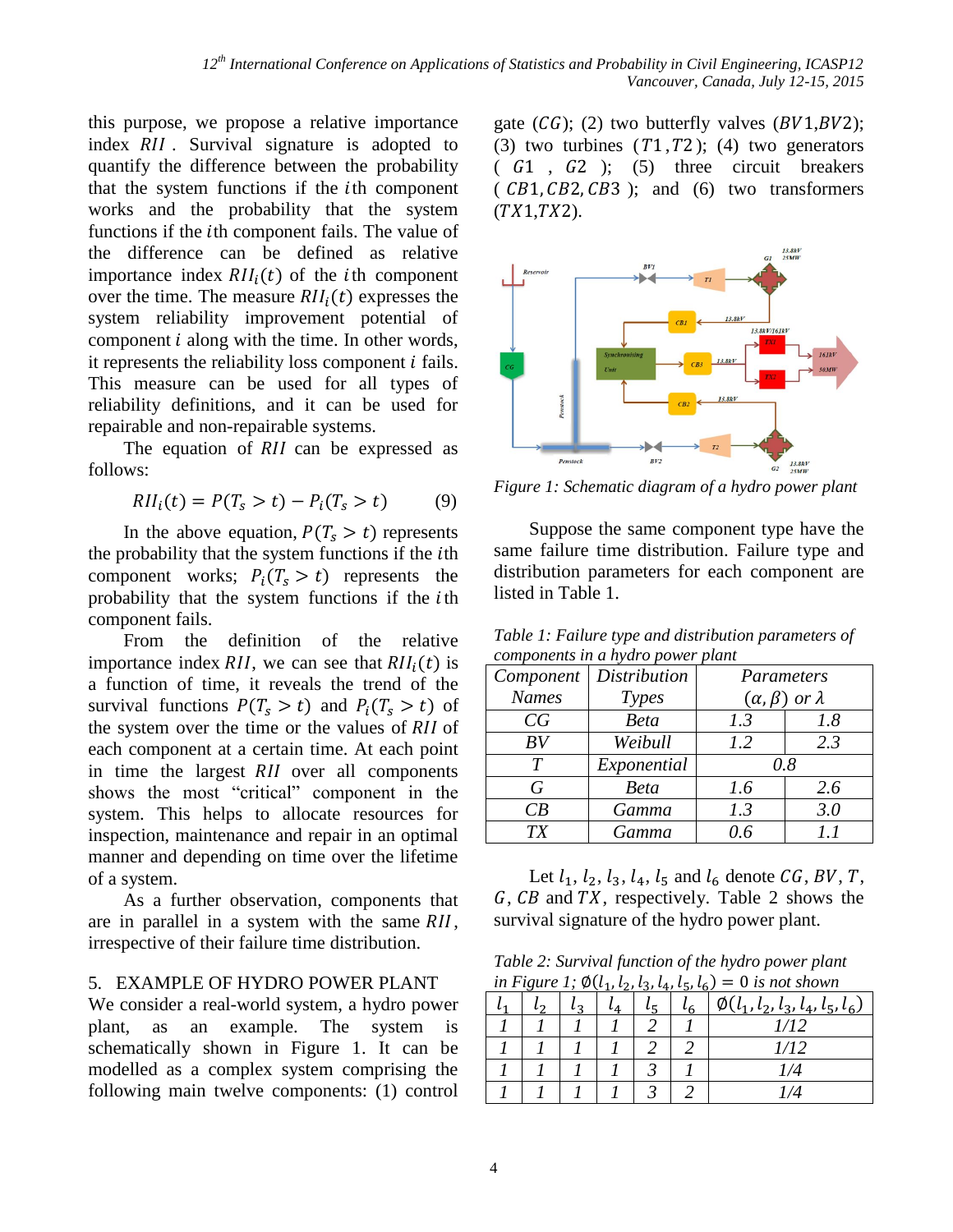| $\boldsymbol{l}$          | $\boldsymbol{l}$                                                                                                              | $\boldsymbol{l}$                                                                                  | $\overline{c}$                            | $\overline{c}$                                                                                                                                                          | $\boldsymbol{l}$ | 1/6                                                                                                                                         |
|---------------------------|-------------------------------------------------------------------------------------------------------------------------------|---------------------------------------------------------------------------------------------------|-------------------------------------------|-------------------------------------------------------------------------------------------------------------------------------------------------------------------------|------------------|---------------------------------------------------------------------------------------------------------------------------------------------|
| $\overline{l}$            | $\overline{\mathfrak{l}}$                                                                                                     | $\overline{l}$                                                                                    | $\overline{c}$                            | $\overline{2}$                                                                                                                                                          |                  |                                                                                                                                             |
| $\overline{l}$            | $\overline{l}$                                                                                                                | $\overline{l}$                                                                                    |                                           | $\overline{\mathfrak{z}}$                                                                                                                                               | $rac{2}{l}$      |                                                                                                                                             |
|                           |                                                                                                                               |                                                                                                   | $\frac{2}{2}$                             |                                                                                                                                                                         |                  |                                                                                                                                             |
| $\frac{1}{I}$             | $rac{1}{l}$                                                                                                                   |                                                                                                   |                                           |                                                                                                                                                                         | $rac{2}{l}$      |                                                                                                                                             |
| $\overline{l}$            | $\overline{l}$                                                                                                                | $\frac{1}{2}$ $\frac{2}{2}$ $\frac{2}{2}$ $\frac{2}{2}$ $\frac{2}{2}$ $\frac{2}{2}$ $\frac{2}{1}$ | $\overline{l}$                            |                                                                                                                                                                         | $\frac{2}{l}$    | $\frac{1}{6}$ $\frac{1}{2}$ $\frac{1}{2}$ $\frac{1}{6}$ $\frac{1}{6}$ $\frac{1}{2}$ $\frac{1}{2}$ $\frac{1}{2}$ $\frac{1}{2}$ $\frac{1}{1}$ |
| $\overline{l}$            | $\overline{l}$                                                                                                                |                                                                                                   | $\overline{l}$                            |                                                                                                                                                                         |                  |                                                                                                                                             |
| $\overline{l}$            | $\overline{l}$                                                                                                                |                                                                                                   | $\overline{l}$                            |                                                                                                                                                                         | $rac{2}{l}$      |                                                                                                                                             |
| $\frac{1}{I}$             | $\frac{l}{l}$                                                                                                                 |                                                                                                   | $\frac{2}{2}$ $\frac{2}{2}$ $\frac{2}{l}$ |                                                                                                                                                                         |                  |                                                                                                                                             |
|                           |                                                                                                                               |                                                                                                   |                                           |                                                                                                                                                                         | $\frac{2}{l}$    |                                                                                                                                             |
| $\overline{l}$            |                                                                                                                               |                                                                                                   |                                           |                                                                                                                                                                         |                  |                                                                                                                                             |
| $\frac{1}{I}$             |                                                                                                                               |                                                                                                   |                                           |                                                                                                                                                                         | $rac{2}{l}$      |                                                                                                                                             |
|                           |                                                                                                                               |                                                                                                   |                                           |                                                                                                                                                                         |                  |                                                                                                                                             |
| $\overline{l}$            |                                                                                                                               | $\overline{l}$                                                                                    | $\overline{l}$                            |                                                                                                                                                                         | $\frac{2}{l}$    |                                                                                                                                             |
| $\overline{l}$            |                                                                                                                               | $\overline{l}$                                                                                    | $\overline{l}$                            |                                                                                                                                                                         |                  | $\frac{1}{6}$<br>$\frac{1}{2}$<br>$\frac{1}{3}$<br>$\frac{1}{3}$<br>$\frac{1}{3}$<br>$\frac{1}{1}$                                          |
| $\overline{l}$            |                                                                                                                               | $\overline{l}$                                                                                    | $\overline{l}$                            |                                                                                                                                                                         | $\frac{2}{I}$    |                                                                                                                                             |
| $\frac{1}{I}$             |                                                                                                                               | $\frac{l}{l}$                                                                                     | $rac{2}{2}$                               |                                                                                                                                                                         |                  |                                                                                                                                             |
|                           |                                                                                                                               |                                                                                                   |                                           |                                                                                                                                                                         | $\overline{2}$   |                                                                                                                                             |
| $\overline{l}$            |                                                                                                                               | $\overline{l}$                                                                                    | $\overline{2}$                            |                                                                                                                                                                         | $\overline{l}$   |                                                                                                                                             |
| $rac{1}{l}$               |                                                                                                                               |                                                                                                   | $\frac{2}{l}$                             |                                                                                                                                                                         | $rac{2}{l}$      | $\frac{1}{1/3}$                                                                                                                             |
|                           |                                                                                                                               |                                                                                                   |                                           |                                                                                                                                                                         |                  |                                                                                                                                             |
| $\overline{l}$            | $\frac{1}{2}$ $\frac{2}{2}$ $\frac{2}{2}$ $\frac{2}{2}$ $\frac{2}{2}$ $\frac{2}{2}$ $\frac{2}{2}$ $\frac{2}{2}$ $\frac{2}{2}$ | $\frac{1}{2}$ $\frac{2}{2}$ $\frac{2}{2}$                                                         | $\overline{l}$                            | $\frac{3}{2}$ $\frac{2}{2}$ $\frac{2}{3}$ $\frac{3}{2}$ $\frac{2}{3}$ $\frac{2}{3}$ $\frac{2}{3}$ $\frac{2}{2}$ $\frac{2}{3}$ $\frac{2}{3}$ $\frac{2}{2}$ $\frac{2}{3}$ | $rac{2}{l}$      | $\frac{1}{3}$ $\frac{1}{1}$                                                                                                                 |
| $\overline{l}$            |                                                                                                                               |                                                                                                   | $\frac{1}{I}$                             |                                                                                                                                                                         |                  |                                                                                                                                             |
| $\overline{l}$            |                                                                                                                               |                                                                                                   |                                           |                                                                                                                                                                         | $\frac{2}{I}$    |                                                                                                                                             |
| $\overline{l}$            |                                                                                                                               |                                                                                                   | $\overline{2}$                            |                                                                                                                                                                         |                  | $\frac{2/3}{2/3}$ $\frac{l}{l}$                                                                                                             |
| $\overline{\mathfrak{1}}$ |                                                                                                                               | $\overline{c}$                                                                                    | $\overline{c}$                            |                                                                                                                                                                         | $\overline{2}$   |                                                                                                                                             |
| $\overline{l}$            |                                                                                                                               | $\overline{2}$                                                                                    | $\overline{c}$                            |                                                                                                                                                                         | $\overline{l}$   |                                                                                                                                             |
| $\overline{l}$            | $\overline{2}$                                                                                                                | $\overline{2}$                                                                                    | $\overline{2}$                            | $\overline{\mathfrak{z}}$                                                                                                                                               | $\overline{2}$   |                                                                                                                                             |

The survival function of the hydro power plant with twelve components of six types is shown in Figure 2.



*Figure 2: Survival function of the hydro power plant*

Now suppose we only know intervals of the distribution parameters of the failure times according to Table 2.

*Table 2: Components distribution parameters bounds of a hydro power plant*

| Component    | Distribution | Parameters                     |            |  |
|--------------|--------------|--------------------------------|------------|--|
| <b>Names</b> | Types        | $(\alpha, \beta)$ or $\lambda$ |            |  |
| CG           | <b>Beta</b>  | $[1.2, 1.5]$ $[1.5, 2.1]$      |            |  |
| BV           | Weibull      | $[1.0, 1.6]$ $[2.1, 2.5]$      |            |  |
| T            | Exponential  | [0.4, 1.2]                     |            |  |
| G            | <b>Beta</b>  | [1.3, 1.8]                     | [2.3, 2.9] |  |
| CR           | Gamma        | [1.2, 1.4]                     | [2.8, 3.3] |  |
| Gamma<br>TX  |              | [0.3, 0.8]                     | [1.0, 1.3] |  |

This leads to upper and lower survival functions of the hydro power plant that reflect the epistemic uncertainties, see Figure 3.

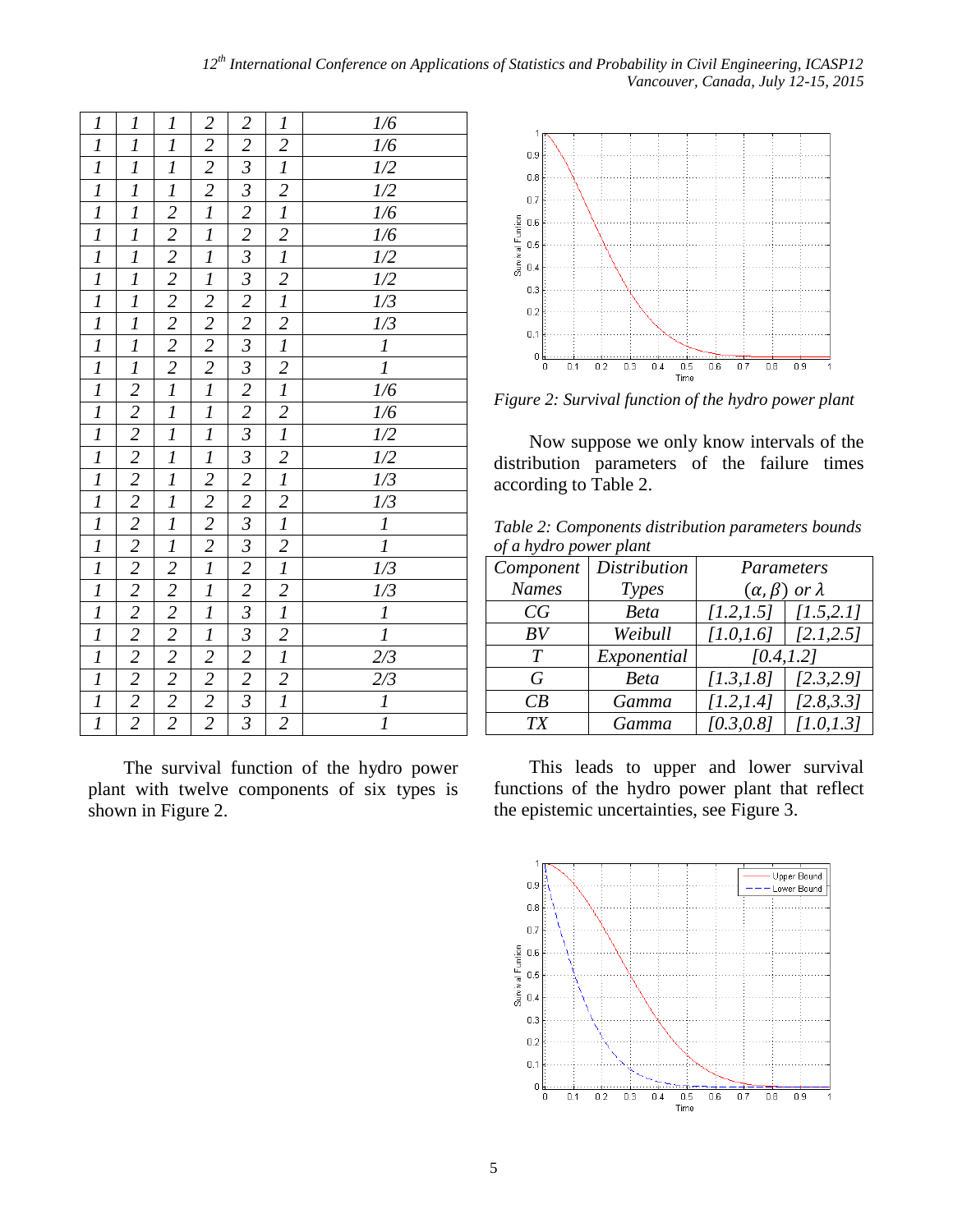#### *Figure 3: Upper and lower survival function of the hydro power plant*

On the basis we can calculate the influence degree of each component in the hydro power plant at a certain time. We can calculate the survival function of the plant leaving out an individual component (e.g. CG, CB1, CB2, CB3, BV1, BV2, T1, T2, G1, G2, TX1 or TX2) at a time, one by one. This leads to the relative importance index  $RII_i(t)$  of each component at a certain time t. The results of  $P(T_s > t)$  and  $P_i(T_s > t)$  are plotted in Figure 4.



*Figure 4: Survival function of the hydro power plant without component CG, BV1, BV2, T1, T2, G1, G2, CB1, CB2, CB3, TX1 or TX2*

It is clearly that the survival functions of the system are the same if without component CG or CB3. If without BV1, BV2, T1, T2, G1, G2, CB1 or CB2, the system also has the same survival function. And the survival functions of the power plant are in the same situation without TX1 or TX2. In addition, the relative importance index is obtained as a dynamic value over time as illustrated in Figure 5. It reveals the trend of over the time for each component. The bigger the value of  $RII_i(t)$  is, the more "critical" is the *i*th component to the whole system. Therefore, we can allocate human, material and financial resources in a targeted manner to the most "critical" component at a certain time.

Obviously, we can see that CG and CB3 has the same values of  $RII$ , also the relative importance indices of BV1, BV2, T1, T2, G1, G2, CB1 and CB2 have the same values, and the same applies to  $RII$  of TX1 and TX2. This reflects the location of components in a parallel configuration, they have the same importance to the whole system, no matter what the failure time types and parameters of these components are. What is more, the RII of CG and CB3 are in a decreasing trend over the time, while for BV1, BV2, T1, T2, G1, G2, CB1, CB2, TX1 and TX2,  $RII$  are increasing first, then declining along with the time.



*Figure 5: Relative importance index values of components CG, BV, T, G, CB1, CB2, CB3 and TX*

#### 6. CONCLUSIONS

In this paper, we have demonstrated a reliability analysis for systems with multiple components types based on survival signature.

Survival signature has been proven to be an efficient method to estimate the survival function of systems with multiple component types. This method can not only separate the system structure from the component failure time distribution, it does also not need the *iid* assumption between different component types. We have included the consideration of epistemic uncertainties in the component failure time distributions to reflect the lack of data to estimate the failure time distribution parameters. On the